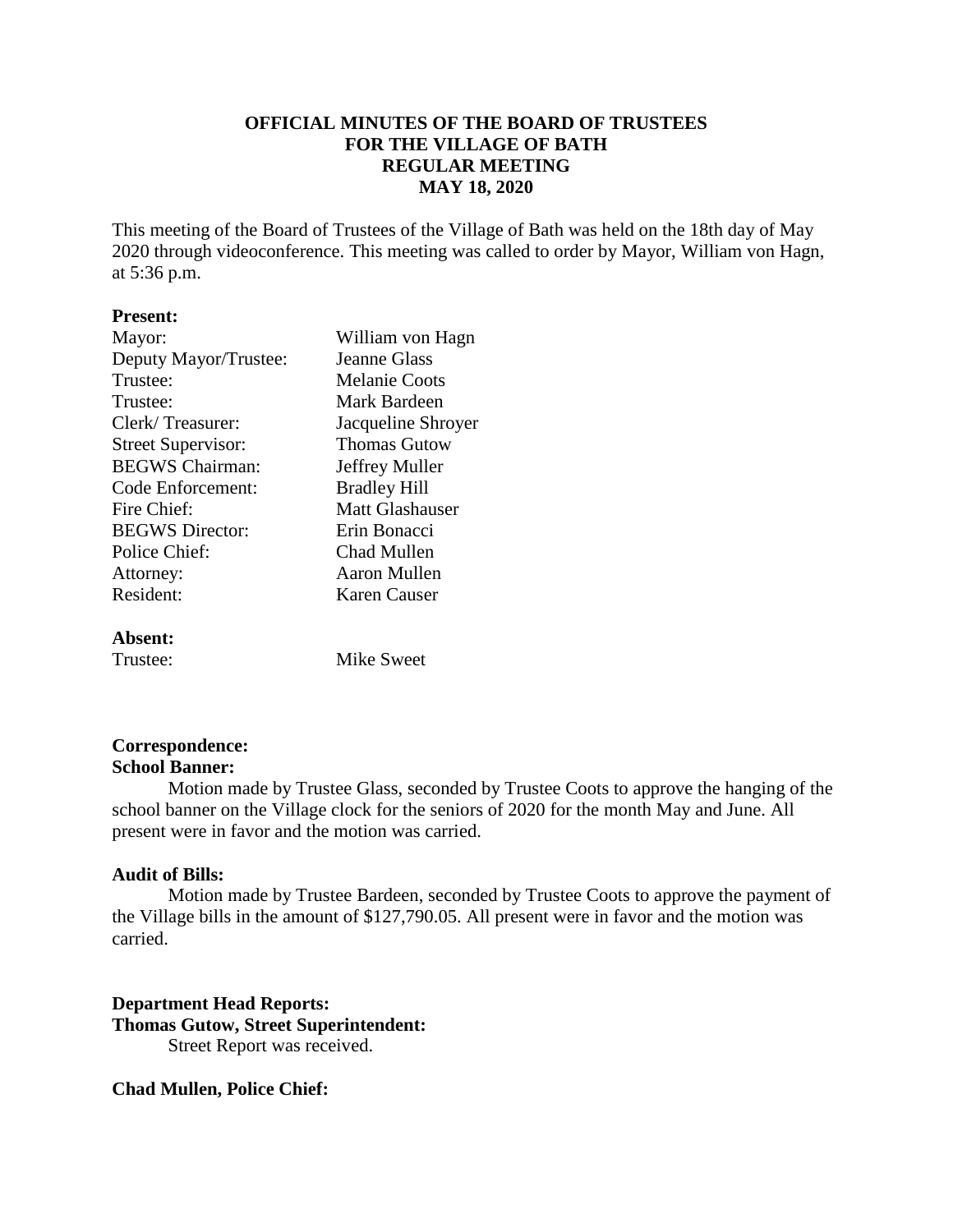Police Report was received.

Motion made by Trustee Bardeen, seconded by Trustee Coots to authorize the Deputy Mayor, Jeanne Glass, to make a determination for the Street Department and Chief Mullen to complete the flowers and poles on Liberty Street. All present were in favor and the motion was carried.

# **Bradley Hill, Code Enforcement:**

Code Enforcement Report was received.

Mayor von Hagn commended Brad Hill for taking the lead to get the building back up and running with the new procedures from COVID19.

### **Matthew Glashauser, Fire Chief:**

Fire Department Report was received.

### **Erin Bonacci, BEGWS Director:**

BEGWS Minutes were received.

## **Jacqueline Shroyer, Clerk/Treasurer Report:**

Clerk/Treasurer Report was received.

Motion made by Trustee Coots, seconded by Trustee Glass to approve the following budget amendments. All present were in favor and the motion was carried.

Increase A3120.412 Police Supplies by \$1,500.00 Decrease A3120.47 Police Uniforms by \$1,500.00 To cover Supply Expenses

Mayor von Hagn recognized Jacqueline Shroyer on all her hard work during the building shut down from the COVID19 pandemic.

# **Committee Reports:**

### **Trustee Coots:**

Brewfest is scheduled for August 14, 2021.

### **Mayor von Hagn:**

Mayor von Hagn recognized Village Custodian, Ryan Gotshall, for all his hard work during the COVID19 pandemic.

**New Business: Wednesday Farmer's Market:**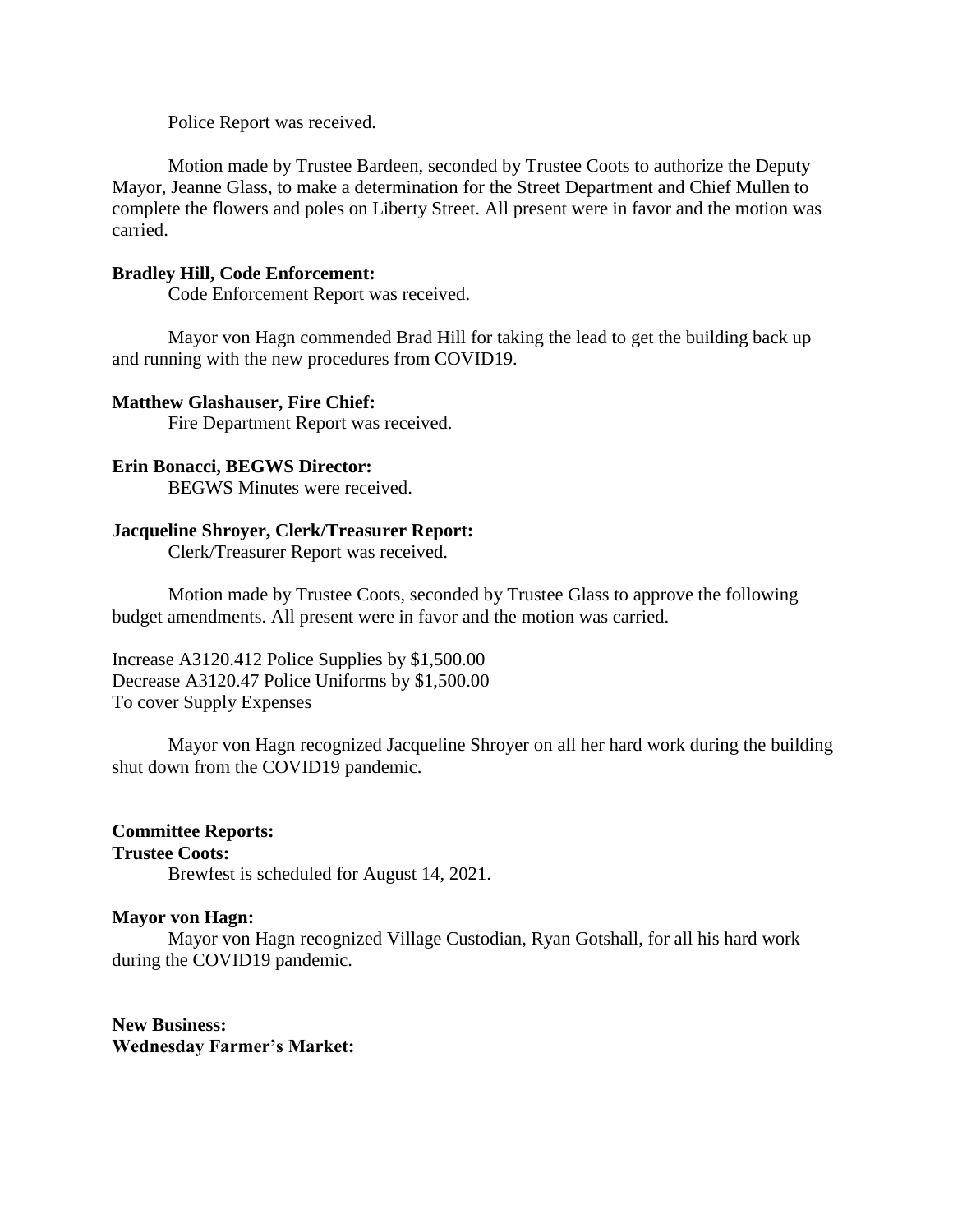Motion made by Trustee Glass, seconded by Trustee Bardeen to approve the use of Pulteney Square for the Wednesday's Farmer's Market. All present were in favor and the motion was carried.

#### **Workplace Violence Policy:**

Motion made by Trustee Bardeen, seconded by Trustee Coots to approve the Workplace Violence Policy effective May 18, 2020. All present were in favor and the motion was carried.

# **2 nd and 3rd Story Window Quote Discussion:**

Motion made by Trustee Coots, seconded by Trustee Bardeen to approve the quote of \$33,774 to replace the 4 windows on the second floor in front of the building and 10 windows on the third floor, 5 on each side of the building. All present were in favor and the motion was carried.

#### **Schedule Year End Abstract Meeting:**

Motion made by Trustee Bardeen, seconded by Trustee Coots to schedule the year end abstract meeting for Thursday May 28, 2020 at 5:00 p.m. All present were in favor and the motion was carried.

#### **Set Public Hearing – Community Development Block Grant Program:**

Motion made by Trustee Glass, seconded by Trustee Coots to set the public hearing on the community development block grant program for Monday June 15, 2020 at 5:30 p.m. for the purpose of hearing public comment, on the verge of Bath: Community Development Needs, and discuss possible permission of one or more community development block grant applications for the 2020 program year. All present were in favor and the motion was carried.

#### **Order on Consent – Former Bath MGP Site:**

Motion made by Trustee Glass, seconded by Trustee Bardeen to approve to enter into a consent order with NYSDEC on the former Bath MGP site and to authorize the mayor to execute the consent order as well as authorize Director of Municipal Utilities, Erin Bonacci, to be the village's designated representative with the DEC regarding correspondence. All present were in favor and the motion was carried.

### **BEGWS Purchase of Village Street Department Conveyor/Dump Truck:**

Motion made by Trustee Bardeen, seconded by Trustee Glass to approve BEGWS to purchase the Street Department's Conveyor/Dump Truck in the amount of \$10,000. All present were in favor and the motion was carried.

#### **Authorize Mayor for Extension of Interest Free Property Tax if Needed:**

Motion made by Trustee Glass, seconded by Trustee Bardeen to authorize the Mayor to ask NYS for permission to extend the interest free property tax period if needed. All present were in favor and the motion was carried.

## **Benches for Park:**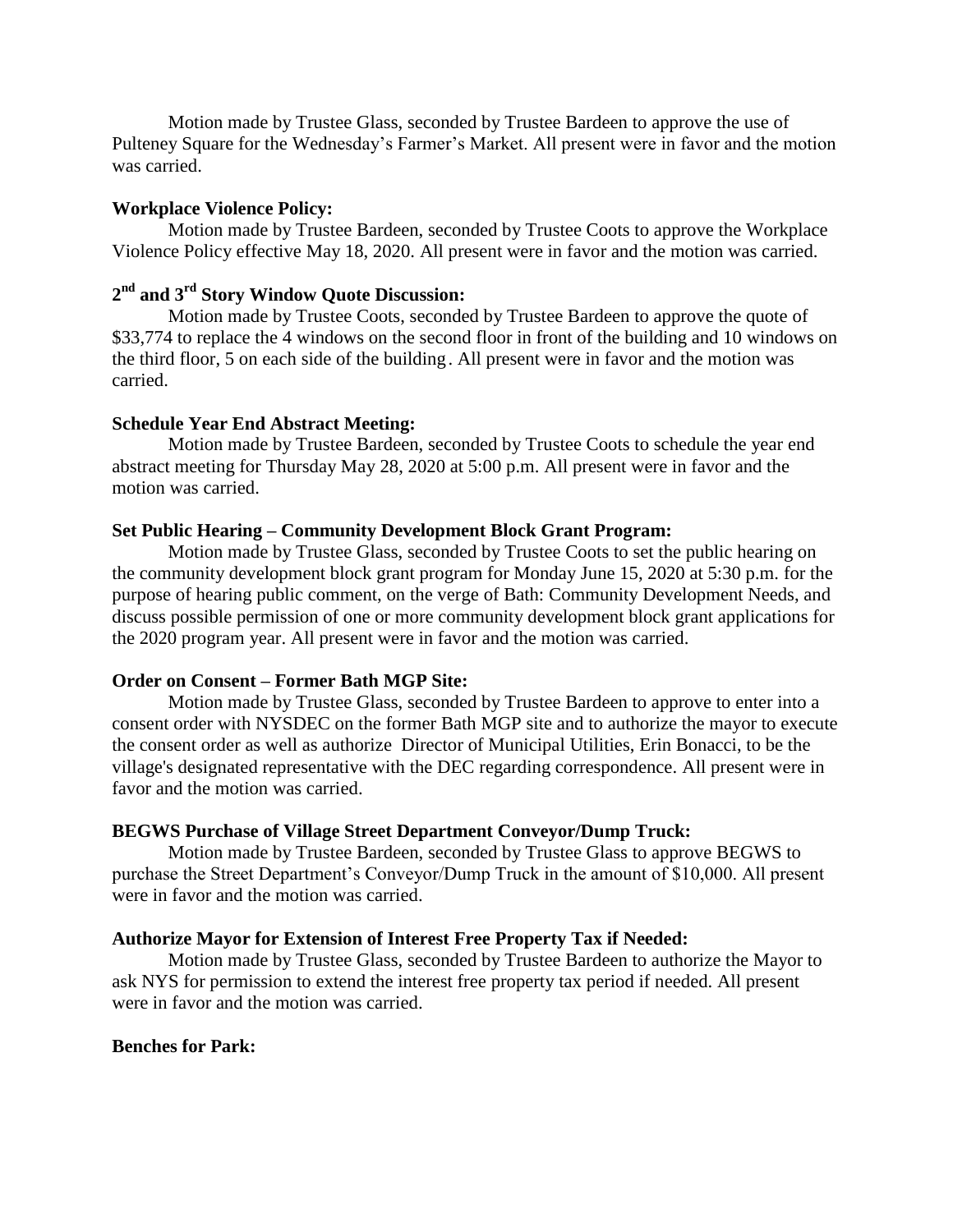Motion made by Trustee Glass, seconded by Trustee Coots to approve the purchase of 4 black park benches and 8 trash cans for up to \$10,000 total. All present were in favor and the motion was carried.

## **Bank Account Resolution – Sidewalk Program:**

#### RESOLUTION VILLAGE OF BATH BOARD OF TRUSTEES BATH, NEW YORK

| DATE APPROVED: Monday, May 18, 2020 INTRO. DATE: Monday, May 18, 2020 |                      |     |            |         |                              |  |  |
|-----------------------------------------------------------------------|----------------------|-----|------------|---------|------------------------------|--|--|
| INTRODUCED BY:                                                        | <b>Trustee Glass</b> |     |            |         | SECONDED BY: Trustee Bardeen |  |  |
|                                                                       |                      |     |            |         |                              |  |  |
| VOTE:                                                                 | Mayor vonHagn        | Aye | <b>Nay</b> | Abstain | Absent                       |  |  |
|                                                                       | <b>Trustee Glass</b> | Aye | Nay        | Abstain | Absent                       |  |  |
|                                                                       | Trustee Bardeen      | Aye | Nay        | Abstain | Absent                       |  |  |
|                                                                       | <b>Trustee Coots</b> | Aye | <b>Nay</b> | Abstain | Absent                       |  |  |
|                                                                       | <b>Trustee Sweet</b> | Aye | Nay        | Abstain | <b>Absent</b>                |  |  |

TITLE: Open Bank Account for Sidewalk Program

RESOLVED, that the Clerk/Treasurer, Jacqueline Shroyer, of the Village of Bath is authorized and directed to establish a bank account for the Sidewalk Program with Five Star Bank and deposit funds for the Sidewalk Program in said account. The Clerk/Treasurer of the Village of Bath shall have the authority to operate the account on behalf of the Village of Bath.

RESOLVED FURTHER, that Mrs. Jacqueline Shroyer, Clerk/Treasurer of the Village of Bath be and is hereby authorized to sign and execute all such documents for opening the said bank account.

RESOLVED FURTHER, that moneys for the Sidewalk Program be placed in said bank account and expenses for this program be paid out of said bank account.

RESOLVED FURTHER, that a Certified True Copy of this resolution be forwarded to the bank under the signature of Mrs. Jacqueline Shroyer, Village of Bath Clerk.

# **Adjourn Regular Meeting/Executive Session:**

Motion made by Trustee Bardeen, seconded by Trustee Coots to adjourn the regular meeting of the Board of Trustees of the Village of Bath at 7:00 p.m. to go into executive session for personnel. All present were in favor and the motion was carried.

# **Chief asked to stay in executive session, left at 7:09 p.m.**

# **Erin Bonacci asked to stay in executive session as she is running the videoconference technology.**

# **Return to Regular Session:**

Motion made by Trustee Bardeen seconded by Trustee Glass to return to regular session at 7:54 p.m. All present were in favor and the motion was carried.